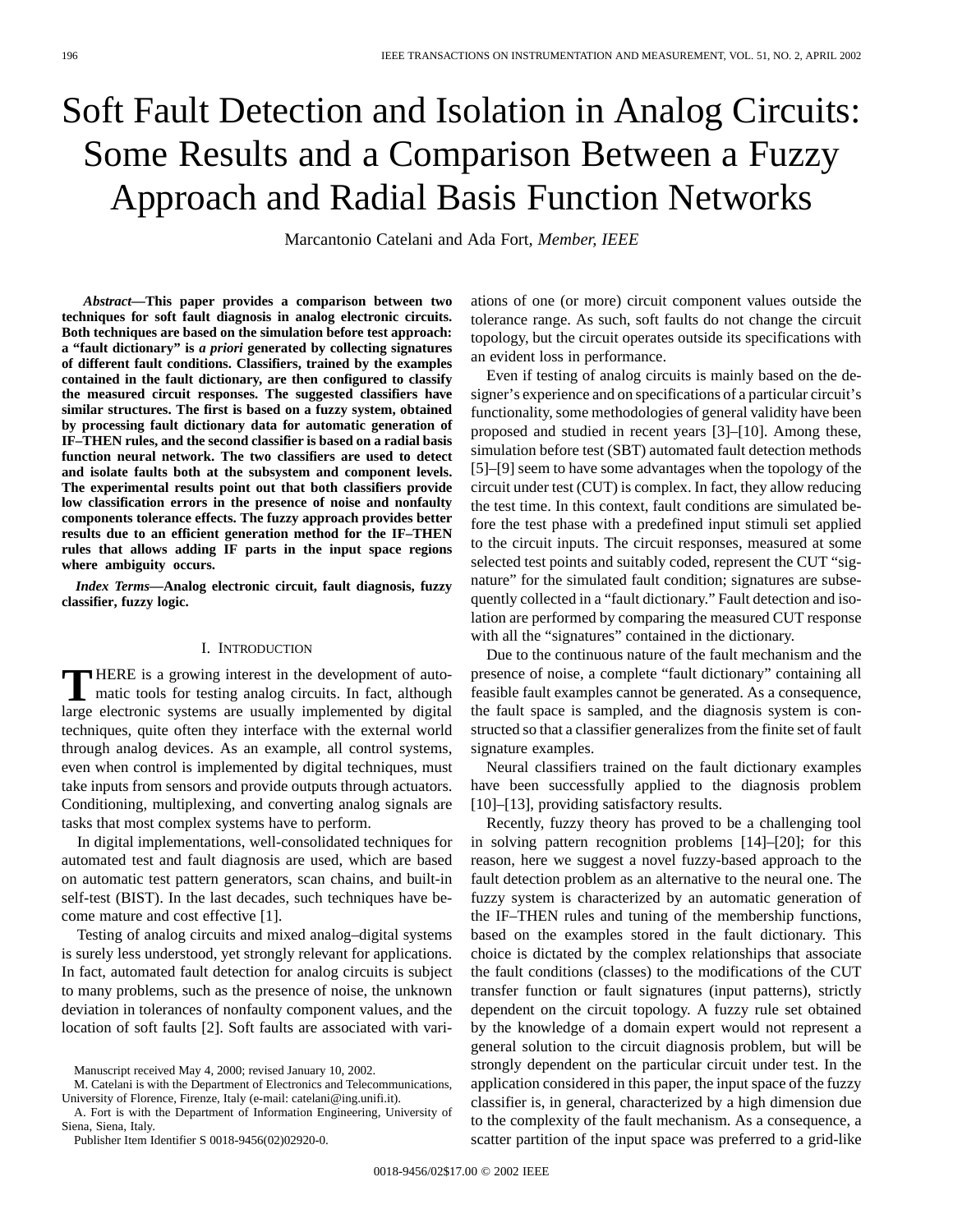partition, even if the linguistic interpretation of the rules is less evident.

The performance of the proposed fuzzy approach is compared to the performance provided by a neural classifier based on radial basis functions (RBF) [21]–[24] presented by the authors in [13]. The structure of the paper is as follows. In Section II the classifier and the algorithm providing the fuzzy rules from the fault dictionary are presented. The structure of the RBF classifier is briefly given in Section III. Finally, Section IV introduces results obtained by applying the developed fuzzy classifier to two sample circuits for the diagnosis of faults both at the component and at the subsystem level. Such results are then compared to the ones obtained with the RBF network approach.

# II. FUZZY APPROACH

In this work, a fuzzy classifier is implemented in order to process circuit input–output measurements. The assumption of accessibility is obviously satisfied; in fact, the CUT input represents the controllable node used to inject stimuli while the output represents the observable node used to measure the CUT response (voltage/current) [2]. Each signature is obtained by injecting predefined stimuli into the input of the circuit under test and by measuring the corresponding responses at the CUT output. Sinusoidal waves with fixed amplitude and different test frequencies have been chosen as stimuli. Since each signature is a collection of  $N$  samples of the CUT transfer function, the harmonic analysis has been considered. A number of samples and frequencies are identified by performing a sensitivity analysis of the circuit.

In the following, we consider that a CUT signature  $x =$  ${x^1, x^2, \ldots, x^N}$  is given, where  $x^n$  is the *n*-th sample of the CUT transfer function magnitude. A first-order Sugeno fuzzy system [25] is considered.

1) The considered fuzzy rule is

IF 
$$
(x^1
$$
 is  $MF_j^1$ ) AND  $(x^2$  is  $MF_j^2$ ) ...  
AND  $(x^N$  is  $MF_j^N$ ) THEN  
 $(y$  is  $\mathbf{a}_{1j}x^1 + \mathbf{a}_{2j}x^2 + \cdots + \mathbf{a}_{Nj}x^N + \mathbf{b}_j), \quad j = 1, ..., J$ 

where  $MF_i^n$  denotes the *n*-th membership function of the j-th fuzzy rule and  $a_{1j}, a_{2j}, \ldots, a_{Nj}$ , and  $b_j$  are vectors belonging to  $\mathbb{R}^M$ . M is the number of considered fault classes, i.e., the number of the fuzzy system outputs.

Sugeno's fuzzy systems are characterized by a crisp output; the first-order Sugeno system has singleton outputs moving in a linear fashion in the output space. Because of the linear dependence of each rule on the input variables, the first-order Sugeno system finds a natural application as a supervisor in the control of nonlinear systems based on multiple linear controllers, where the dynamic behavior of the controlled systems is influenced by the input magnitude. In this application, a first-order Sugeno system allows the output of the classifier to be influenced by the larger fault signature components.

2) The membership functions,  $MF$ , are Gaussian functions

$$
MF_j^n = \exp\left(-\frac{(c_{n,j} - x^n)^2}{2\sigma_{n,j}^2}\right) \tag{1}
$$

where  $c_{n,j}$  is the membership function position and  $\sigma_{n,j}$ is a scaling factor that defines the membership function width.

3) As it can be seen from part (1), sub-expressions concerning different input variables are combined by fuzzy AND operators (T-norm), realized by the arithmetic product. In this case, the IF part of each fuzzy rule can be described by an  $n$ -dimensional Gaussian

$$
f(\boldsymbol{x}) = \exp\left(-\frac{1}{2}(\boldsymbol{x} - \boldsymbol{c})^T \boldsymbol{C}^{-1}(\boldsymbol{x} - \boldsymbol{c})\right) \tag{2}
$$

where  $C^{-1}$  = diag  $(1/\sigma_1^2, 1/\sigma_2^2, ..., 1/\sigma_N^2)$  and  $c$  =  $(c_1, c_2, \ldots, c_N)$  is the Gaussian center position vector in the input space. As it will be shown later, we assume the scaling factors to be equal,  $\sigma_1 = \sigma_2 = \cdots = \sigma_N = \sigma$ .

It must be noted that, with the above assumptions, a Sugeno 0th order fuzzy system is equivalent to the RBF network [26].

A critical point in the implementation of a fuzzy classifier is the definition of the membership functions.

A straightforward method is the grid partition of the input space. Nevertheless, this simple method is inefficient especially when the dimension of the input space is high (the number of fuzzy rules is  $K^N$  where K is the number of MF concerned with each input variable), or when the input data are not uniformly distributed in the input space but clustered in small regions.

For these reasons, we prefer a scatter partition of the input space based on the fault dictionary data distribution. The partition can be obtained by means of the modified version of the growing cell structure algorithm, proposed by Fritzke in [27], [28]. This algorithm is particularly effective since it defines the fuzzy rules with a supervised scheme by taking into account the classifier output error, but it is characterized by a high computational burden. In order to maintain the algorithm accuracy but reduce its complexity, we suggest a modified version.

The modified algorithm is divided into two steps. First, the IF parts of the fuzzy rules are defined for each class separately in an unsupervised manner by taking into account only geometrical criteria. In this way, the computational burden is reduced approximately by a factor of  $M(M)$  is the number of fault classes considered for the CUT). In the second step, the IF position is up-dated on the basis of the classifier output error evaluated with the data contained in the fault dictionary. This step, which is highly expensive in terms of computational complexity, is used only to perfect the fuzzy rules in order to reduce the classification error. In this last phase, the weights of the THEN part,  $a_1, a_2, \ldots, a_N$ , and b, are determined in a supervised manner.

In more detail, by starting from a set of training data, the algorithm builds a cell structure in the input space formed by a number of cells connected by edges, which defines both the position and the width of the fuzzy rule IF parts. In the following, the position of a cell is indicated by  $c$  and corresponds to the IF position in the input space, while the parameter  $\sigma$  that describes the IF width is given by the average of a subset of edge lengths.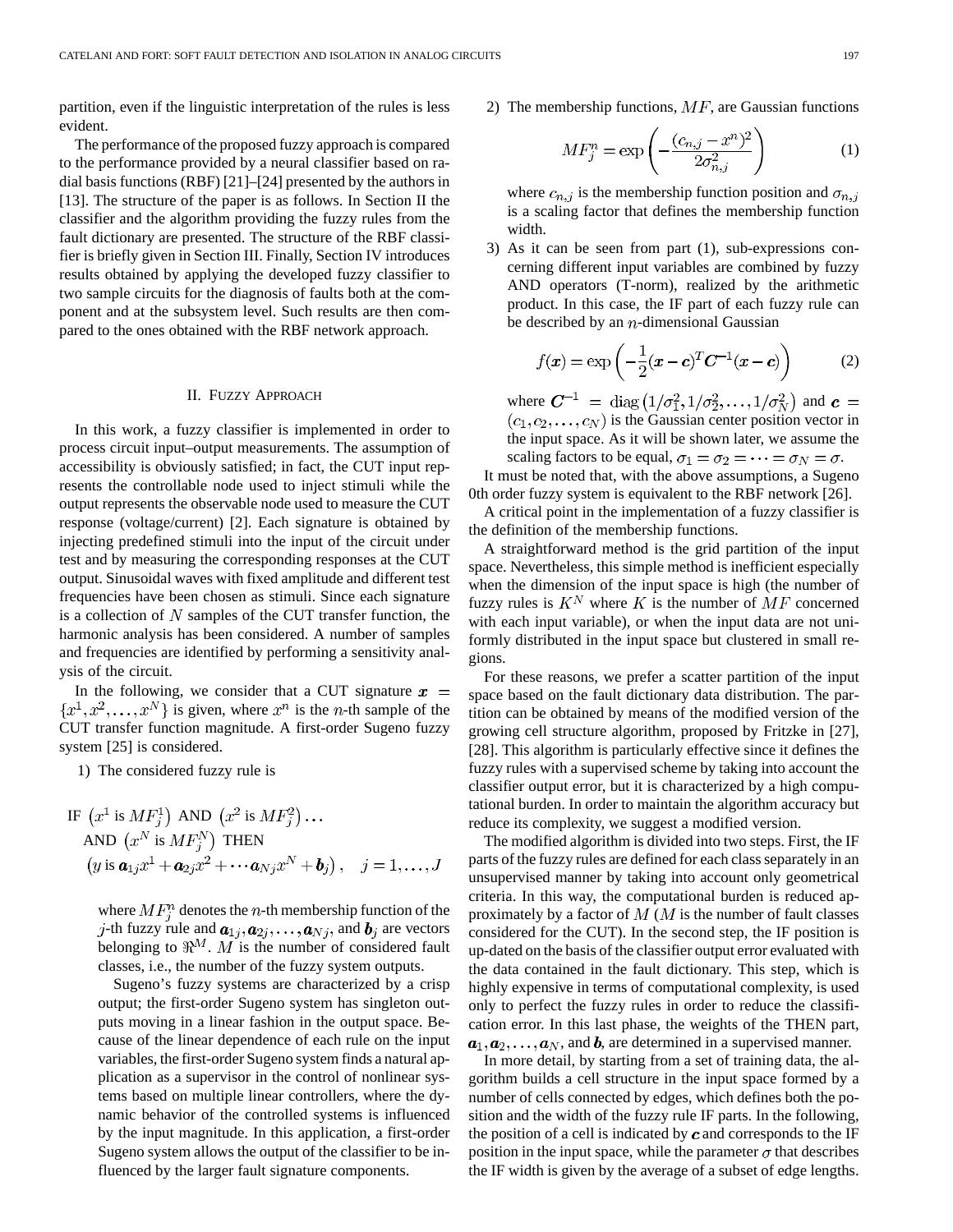### *A. Unsupervised Algorithm*

We already mentioned that the cell structure is built in two successive steps. A first guess of the structure is obtained by dividing the fault dictionary data into classes and by applying the unsupervised algorithm that will be described in this subsection to each class data separately.

The unsupervised algorithm starts from a simple structure made up of  $N+1$  (*N* dimension of the input space) cells all connected by  $(N + 1)N/2$  edges (hyper-tetrahedron or simplex). The starting structure for  $N = 2$  is a triangle. The cell structure  $A$  grows by means of an iterative procedure to represent the fault dictionary data distribution. A local counter variable  $\tau$ is initialized at zero for each cell of the growing structure. The fault dictionary data are processed randomly, and the entire set is processed several times.

The cell structure  $\tilde{A}$  is adapted to the data distribution by selecting an input data  $x$ , finding the best matching cell  $c<sub>b</sub>$ , i.e., the cell characterized by the minimum geometrical distance from the considered data and moving this unit,  $c<sub>b</sub>$ , according to the following equation

$$
\Delta c_b = \varepsilon_b (\pmb{x} - \pmb{c}_b) \tag{3}
$$

where  $\varepsilon_b$  is an adaptation parameter.

The local counter of the best matching unit is then incremented. Also, the topological neighbors,  $c_t$ , of cell  $c_b$ , are moved, since the topological neighbors are defined as those cells connected by an edge to cell  $c<sub>b</sub>$ .

New cells are added after a fixed adaptation step number in the input space regions characterized by a high density of input vectors (fault dictionary examples). In particular, a new cell is added between the cell with the higher value of the associated local counter  $\tau$ , and its furthest topological neighbor. The newly inserted cell is connected by new edges to the existing ones, so that the structure maintains its topological structure.

Ideally, at the end of the adaptation process, all the local counter variables should have approximately the same value. Hence, the algorithm stops when the maximum difference in the local counter variable relative to the number of processed data falls below a fixed threshold.

#### *B. Supervised Algorithm*

The unsupervised adaptation algorithm described above iterates  $M$  times. At the end of this phase,  $M$  different cell structures are obtained, which are merged to form a unique structure with the same topological properties. The resulting net is further adapted by means of a supervised version of the same algorithm.

In the following, we assume that the data contained in the fault dictionary are couples of  $(x_i \in \mathbb{R}^N, \zeta_i \in \mathbb{R}^M)$  type;  $x_i$ is the input data, i.e., the fault signature, while  $\zeta_i$  is the classifier desired output. In particular,  $\zeta_i$  is the M-dimensional vector with a "1" in the position corresponding to the fault class for  $x_i$ and zero elsewhere.

In this contest, the fuzzy system has N inputs and M outputs. The classification criterion is: *input belongs to the class that corresponds to the largest fuzzy system output*.

In the supervised scheme, the fuzzy system is trained to perform an optimal classification of the data contained in the fault dictionary, by iteratively adapting both the IF part (center and width) and the THEN part. Note that the parameters of the  $i$ -th THEN parts  $a_{1i}, a_{2i}, \ldots, a_{Ni}$ , and  $b_i$  are M-dimensional vectors, for instance  $\mathbf{a}_{1j} = (\mathbf{a}_{1j}^1, \mathbf{a}_{1j}^2, \dots, \mathbf{a}_{1j}^M)$ , relating the j-th IF part to each of the  $M$  classifier outputs.

The classifier parameters are evaluated at the first step. Given the first guess of the growing cell structure obtained by the unsupervised algorithm.

- The center of the j-th fuzzy IF corresponds to the cell  $c_i$ position.
- The width of the  $j$ -th IF (Gaussian) is given by the average of the length of the two shortest edges connecting cell  $c_i$ with the others.
- The value of each IF part is evaluated as

$$
f_j(\boldsymbol{x}_i) = \exp\left(-\frac{\|\boldsymbol{x}_i - \boldsymbol{c}_j\|^2}{\sigma_j^2}\right).
$$
 (4)

• The  $m$ -th output  $o_m$  is evaluated as

$$
o_m = \sum_{c_j \in A} \left( a_{1j}^m x_i^1 + a_{2j}^m x_i^2 + \dots + a_{Nj}^m x_i^N + b_j^m \right) f_j
$$
  

$$
\forall m \in \{1, \dots, M\}.
$$
 (5)

Note that, at the first step, the weights of the  $j$ -th THEN are preset by selecting values that minimize the output error with a least mean square error function.

At this point the algorithm described in Section II-A is applied with a different selection of the local counter variable. It is updated by the classification error

$$
\Delta \tau_s = ||\zeta - \mathbf{o}||^2 \tag{6}
$$

where  $\mathbf{o} = (o_1, o_2, \dots, o_M)$ .

The weights of the THEN parts are updated at each iteration as

$$
\Delta a_{nj}^m = \eta(\zeta_m - o_m) f_j x_i^n
$$
  
\n
$$
\Delta b_j^m = \eta(\zeta_m - o_m) f_j.
$$
\n(7)

When a new cell is inserted, its associated THEN weight vector must be generated.

In this phase, the algorithm stops when the variation of the output mean error is below a fixed threshold.

With the proposed procedure based on unsupervised and supervised training, it is possible to ensure a reduced computational burden. In fact, the first unsupervised phase is performed on data belonging to each class separately (with a computational complexity that is approximately reduced by a factor  $1/M$  with respect to the complexity of the same algorithm when applied to the whole data set). Moreover, the first phase already provides a good approximation of the final structure.

The second phase, characterized by a higher computational burden being applied to the complete training data set, consists, in general, of a reduced number of adaptation steps and allows inserting cells in the input space regions where the classification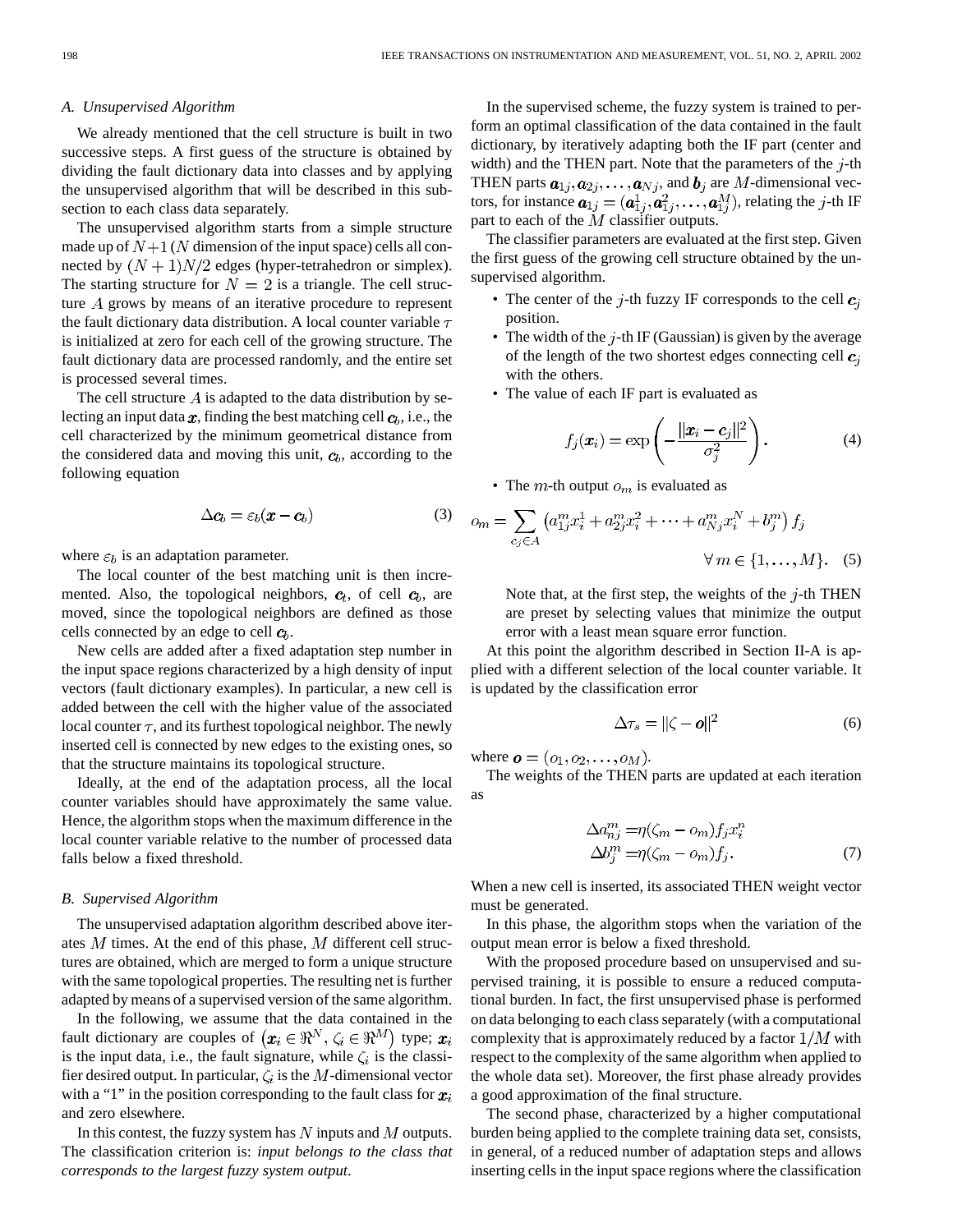task is more complex. Please note that no cells are added in the region of the input space where no mis-classifications occur. The number of IF parts grows in those regions of the input space where classification is more difficult. Finally, it must be taken into account that in this phase the IF and the THEN parts are simultaneously changed to minimize the output error.

# III. NEURAL APPROACH BASED ON RBF NETWORKS

Results provided by the fuzzy approach were compared with those obtained by the authors in a previous work [13] where a radial basis function neural (RBF) classifier was suggested.

RBFs are layered neural networks with the hidden layer characterized by Gaussian functions (or radial basis functions) [21]–[24], [29], [30]. Given an input x, activation  $a(x)$  for the hidden units is defined as

$$
a(x) = \exp\left(-\frac{(\mathbf{c} - \mathbf{x})^2}{2\sigma^2}\right) \tag{8}
$$

where  $c$  is the position in the input space of the radial basis function, and  $\sigma$  is the corresponding scaling factor characterizing the area of the activation region.

The output layer is composed of  $M$  linear adding units, linked to the hidden layer by weighted connections.

The analogy of the RBF structure with the Sugeno of 0th order fuzzy classifier is apparent [26]. We configure the classifier so that  $M$  coincides with the number of fault classes to be detected (each output neuron corresponds to a class of fault). An input belongs to the fault class characterized by the largest value of the output neuron.

The training set is formed in the same way used for the fuzzy approach. The target output vectors have a single "1" in the position corresponding to the correct class and "0s" elsewhere.

Training is very fast. In fact, an unsupervised technique is first used, which consists of placing the hidden units layer centers on the centroids of training input clusters. A clustering algorithm is applied to input vectors of the training set to determine cluster centroids. In [13], the fuzzy C-Mean clustering algorithm was used to cluster separately data belonging to the different fault classes. In the second step, the width of the Gaussian functions is evaluated (the value depends on the minimum distance among cluster centroids). The weights of the output layer are trained by a supervised process. A least square regression relates the desired network outputs to the hidden node activations; each training example is passed through the first layer and the hidden nodes to produce a corresponding hidden node activation vector. Weights that minimize the squared norm of the difference between the desired outputs and the net outputs are found.

## IV. EXPERIMENTAL SECTION

In this section, we compare the performance of the two classification approaches described in the previous sections. Results have been obtained by taking into account both zero mean white additive noise superimposed to the circuit output response and the component tolerance effects. To this aim, we assume that each nonfaulty component of the circuit under test is a random



Fig. 1. (a) Circuit under test (CUT), low-pass filter; (b) " $\circ$ " circuit signatures where different gray shades denote different fault classes; "\*" denotes IF part positions.

variable uniformly distributed in the tolerance range. In order to construct the fault dictionary and compensate for the component tolerance effects, multiple signatures are generated for each potential fault of the CUT. The signatures are obtained by injecting in the controllable node (input) a set of stimuli consisting of sine waves with constant amplitude and different test frequencies selected from the frequency range of the CUT. For each stimulus, the corresponding voltage amplitude is measured at the output test point, and, hence,  $N$  samples of the frequency transfer function magnitude are obtained.

In this work, two major categories of data pre-processing were applied to circuit signatures contained in the fault dictionary before using them to train the classifiers: normalization and compression. Normalization, which is commonly employed in conjunction with classifiers, prevents the subsequent pattern recognition algorithms from being biased by signature components with intrinsic larger response magnitudes. Here, data compression is achieved by means of the principal component analysis (PCA) [30].

In order to test the proposed technique, the low-pass filter of Fig. 1(a) was considered. The nominal values and tolerance for each component of the filter are summarized in Table I. For this CUT, single faults at the component level have been taken into account while a sensitivity analysis led to the selection of eight test frequencies.  $R_1$ ,  $R_2$ ,  $C_1$ , and  $C_2$  were considered to be potentially faulty elements. Faults affecting the resistors  $R_a$  and  $R_b$  form an ambiguity class and can be grouped in a single class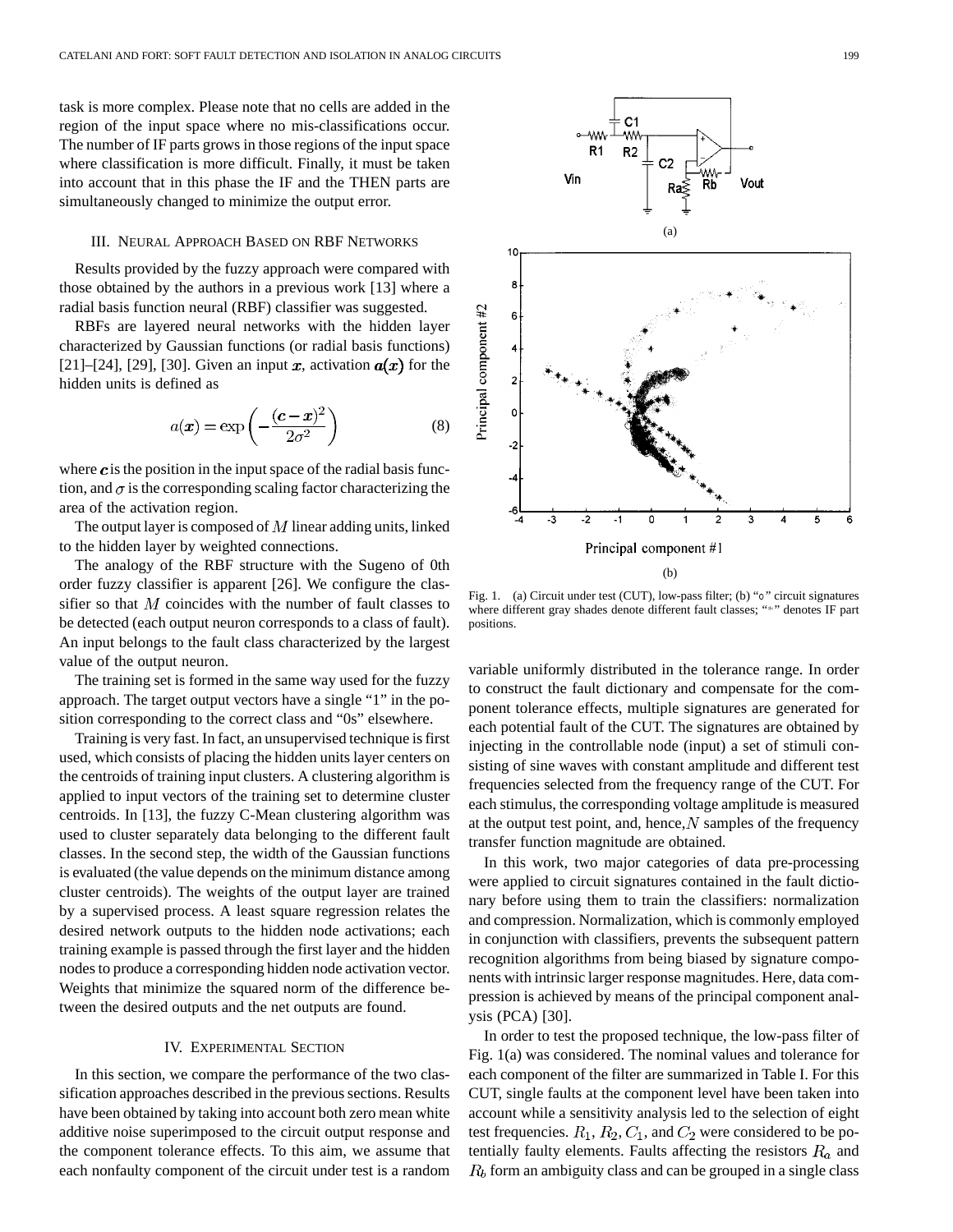TABLE I COMPONENT VALUES AND TOLERANCE RANGES FOR THE COMPONENT OF THE CIRCUIT SHOWN IN FIG. 1(A)

| <b>COMPONENT</b>          | Nominal value | Tolerance |
|---------------------------|---------------|-----------|
| $C_{1}$                   | 50 nF         | $± 5\%$   |
| $\mathsf{C}_{2}$          | 50 nF         | $± 5\%$   |
| $R_1$                     | $100 \Omega$  | ±10%      |
| R,                        | $100 \Omega$  | ±10%      |
| $\rm R_{A}$               | 5 k $\Omega$  | 1%<br>$+$ |
| $\mathtt{R}_{\mathtt{R}}$ | 2 k $\Omega$  | 1%        |

called "gain fault." The gain fault can be detected by a simple dc measurement, and it is not included in the results reported hereafter. To obtain more accurate results each fault of a component is represented by two different fault classes: a class for component values larger than the nominal one and the other for component values smaller than the nominal. So, eight fault classes plus one class for the operating fault-free condition are obtained in this case. To form the fault dictionary, the faulty component values have been extracted from the uniform distribution defined in the intervals [0.1Xn;  $(1-t)Xn$ ] and  $[(1+t)Xn; Xn]$ , where t is the tolerance range and  $X_n$  the nominal value of the circuit element. The input dimension was reduced by PCA from eight to three. This reduction allows the designer to consider the grid partition method (otherwise, it could not have been applied for computational complexity reasons). For the filter of Fig. 1(a), a white additive noise is superimposed to the circuit output and a SNR of 30 dB was considered.

In Fig. 1(b), the projections of the IF part centers,  $c_i$ , obtained with the growing cell structure algorithm are shown together with the projections of the vectors contained in the fault dictionary. The projection plane shows the two first principal components of the fault dictionary data. It can be seen that where data of different classes are closer and the situation is more confused, the growing structure has a higher density of cells corresponding to a large number of fuzzy rules. In Fig. 2, the plot of classification error versus the number of fuzzy rules is given. The unsupervised phase of the training algorithm was stopped when the growing cell structure reached a given complexity. Then, the supervised algorithm was used to reduce the error and stopped when the error gradient reached a predefined threshold. Table II reports the results concerning the filter in Fig. 1(a), obtained with 900 training vectors and 1800 test vectors. It can be seen that results obtained with the three methods, fuzzy with grid partitioning, FGP, fuzzy with scatter partition (growing cell structure), FSP, and RBF networks are very similar, but the second method provides better results. It is important to observe that the complexity of the classifiers is similar. In fact, the RBF has 63 hidden nodes, and the scatter partition fuzzy classifier has 74 fuzzy rules.

The same fault diagnosis technique was then applied to a more complex circuit (see Fig. 3). In this case, we considered faults at the subsystem level. The circuit is composed of four



Fig. 2. Classification error as a function of number of fuzzy rules (9 fault classes).

| <b>FAULT</b><br><b>CLASSES</b> | FGP<br>ERROR $(%)$ | RBF<br>ERROR (%) | FSP<br>ERROR $(\% )$ |
|--------------------------------|--------------------|------------------|----------------------|
| No fault                       | 0.08               | 0.25             | 0.52                 |
| Faulty $C_1$                   | 4.33               | 1.89             | 1.66                 |
| Faulty $C_2$                   | 2.21               | 1.16             | 1.32                 |
| Faulty $R_1$                   | 1.94               | 1.01             | 0.82                 |
| Faulty $R_2$                   | 2.95               | 1.79             | 0.99                 |
| <b>TOTAL</b>                   |                    |                  |                      |
| ERROR $(%$                     | 11.50              | 6.10             | 5.31                 |

second-order filters plus an adder. For this circuit, five fault classes are considered (with reference to Table III:  $\chi_2$ , high-pass filter 1 faulty;  $\chi_3$ : low-pass filter 1 faulty;  $\chi_4$ : high-pass filter 2 faulty;  $\chi_5$ : low-pass filter 2 faulty;  $\chi_6$ : adder faulty), plus a class for the operating circuit  $(\chi_1)$ . Faults are defined as deviations of the circuit frequency response from the nominal one. In particular, there is a fault when one of the subsystems of the circuit does not work properly, i.e., when the amplitude of the frequency response of the filter, evaluated at the nominal cut-off frequency, differs more than 20% from the nominal value. The fault dictionary has been generated by considering single faults for the circuit components responsible for the subsystem fault. In Table III, the component values used for the circuit are listed together with the tolerance range of each component.

The circuit signature is constructed with the same procedure designed for the circuit in Fig. 1(a). Here, 16 frequency samples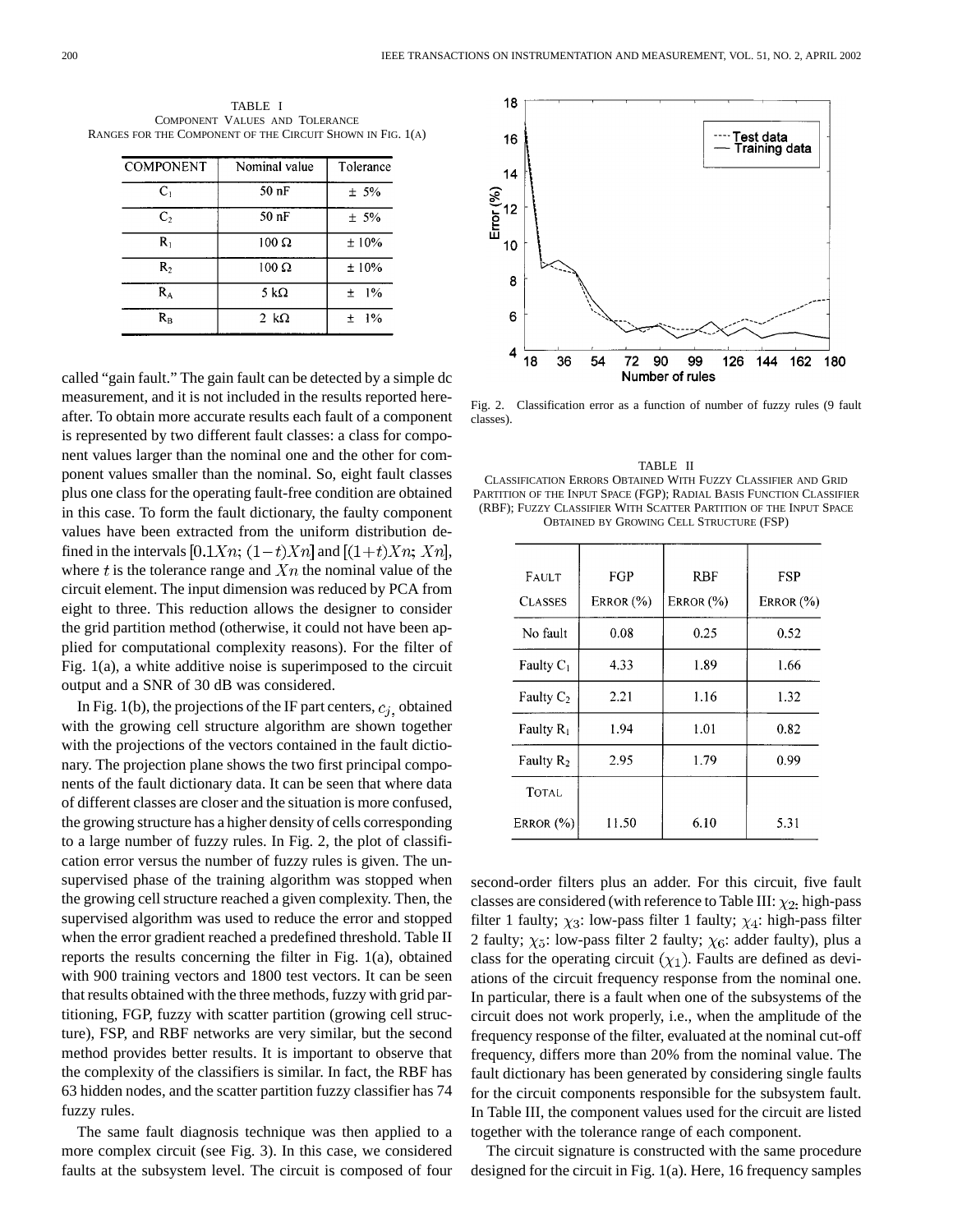

Fig. 3. Circuit under test.

TABLE III NOMINAL VALUE AND TOLERANCE RANGES FOR THE COMPONENTS OF CIRCUIT IN FIG. 3

| <b>COMPONENT</b> | NOMINAL VALUE        | <b>TOLERANCE</b> | <b>SUB-SYSTEM</b>         |
|------------------|----------------------|------------------|---------------------------|
| $R_1$            | 320 kΩ               | 10%              | <b>High-Pass Filter 1</b> |
| R <sub>2</sub>   | 320 k $\Omega$       | 10%              | $F_t = 10$ Hz             |
| C <sub>1</sub>   | $50$ nF              | 5%               |                           |
| C <sub>2</sub>   | $50$ nF              | 5%               |                           |
| $A_{v1}$         | 1.75                 | $1\%$            |                           |
| $R_3$            | $32 \Omega$          | 10%              | <b>Low-Pass Filter 1</b>  |
| R <sub>4</sub>   | $32\Omega$           | 10%              | $F_f = 100$ kHz           |
| $C_3$            | $50$ nF              | 5%               |                           |
| $C_4$            | 50 nF                | 5%               |                           |
| $A_{v2}$         | 1.75                 | 1%               |                           |
| R <sub>5</sub>   | 320 Ω                | 10%              | <b>High-Pass Filter 2</b> |
| $R_6$            | 320Ω                 | 10%              | $F_t = 10$ kHz            |
| $C_5$            | 50 nF                | 5%               |                           |
| $C_6$            | 50 nF                | 5%               |                           |
| $A_{v3}$         | 1.75                 | 1%               |                           |
| R <sub>7</sub>   | $32 k\Omega$         | 10%              | <b>Low-Pass Filter 2</b>  |
| $\mathbf{R}_8$   | $32 \text{ k}\Omega$ | 10%              | $F_t = 100$ Hz            |
| $\overline{C_7}$ | $50$ nF              | 5%               |                           |
| $C_8$            | 50 nF                | 5%               |                           |
| $A_{v4}$         | 1.75                 | $1\%$            |                           |
| R <sub>9</sub>   | $1 k\Omega$          | $1\%$            | Adder                     |
| $R_{10}$         | $1 \text{ k}\Omega$  | $1\%$            |                           |
| $R_{11}$         | $1 k\Omega$          | $1\%$            |                           |

were taken into account; the fault dictionary is composed of 3000 fault signatures with a 30 dB SNR.

Also in this case, data were preprocessed with PCA to reduce the dimension of the input space from 16 to eight dimensions.

Results, obtained with 30 000 test vectors, are shown in Table IV. It can be seen that for this circuit the error rate is about 8%. Also in this case, a comparison among different methods is shown, which confirms results already found for the CUT in Fig. 3. As expected, the performance of the different methods is very similar, as is the complexity of the classifiers (114 hidden nodes of the RBF versus 122 IF parts of the fuzzy systems). The resulting classification errors are near 8% for all the compared methods.

As already highlighted, the RBF classifier is equivalent to a 0th order Sugeno fuzzy system. It can be seen that the growing cell structure algorithm is a more efficient training algorithm. The slight enhancement in classification is probably due to the supervised refinement of the IF parts (equivalent to the hidden units of the RBF), obtained in the final phase of the proposed training algorithm. The best results obtained with the 1st order Sugeno (7.5% for FS1 versus 8.5% for RBF), are justified by the coupling of the more efficient training (growing cell structure) with a larger number of degrees of freedom (parameters of the THEN parts).

#### V. CONCLUSION

An automatic diagnosis technique based on a fuzzy classifier was presented and applied to fault location in analog electronic circuits, considering single faults both at the component and subsystem level.

The fuzzy rules are defined by processing a data set contained in the fault dictionary, applying an efficient algorithm based on a growing cell structure. The algorithm is divided in two phases so that the computational burden is reduced, but the advantages of a supervised scheme are preserved. It is shown that, under the assumed hypotheses, the structure of the fuzzy classifier is analogous to that of a radial basis function network. Hence, the performances of the two methods are similar. Results obtained by applying a first-order Sugeno fuzzy system are justified by the efficiency of the classifier training method and the large number of degrees of freedom.